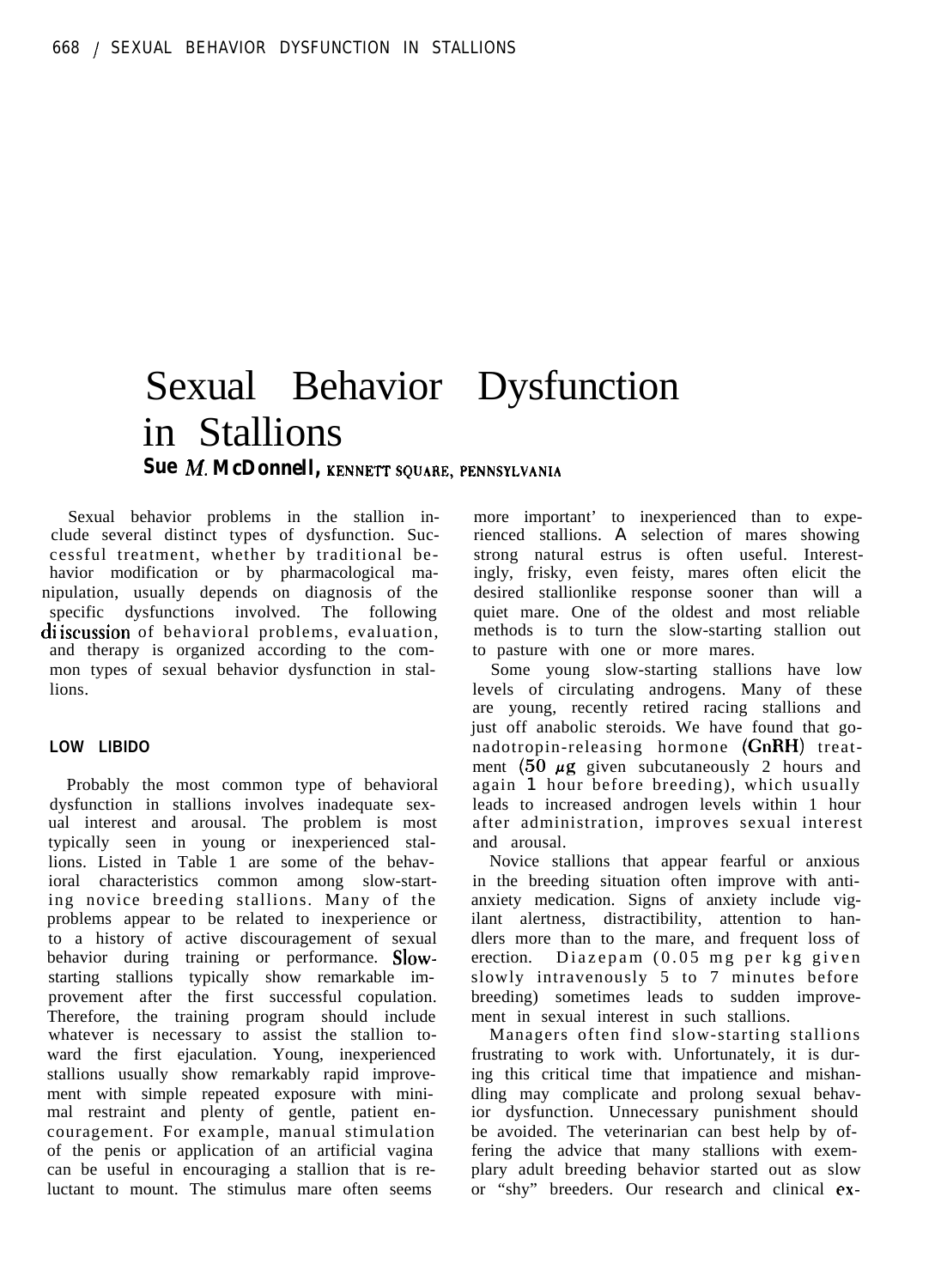## **TABLE** 1. BEHAVIORAL CHARACTERISTICS COMMON TO SLOW-STARTING NOVICE STALLIONS

- **Little or no interest in mare**
- 2. Sexually "shy" in presence of handlers
- **Juvenile, playful, or submissiv? responses, e.g., jaw champing, rubbing head against side of mare, or prolonged nuzzling of udder; may even allow the mare to investigate genitals**
- 4. Approach-avoidance responses. e.g., interest at a **distance. hut anxious when near mare; initial briet bur of interest; tr~pt'r[listractil)ility; disconlinuous behavioral sequences: anxious, fearful expression: slow and intermittent erection**
- 5. Awkward precopulatory and copulatory responses, e.g., mounts from the side or head of the mare. mounts without erection, mounts without insertion or thrusting, withdraws before ejaculation, or slow to dismount after **rjaculation**
- **6.** Prolonged bouts of repetitive single elements of **precopulatory** behavior, **e.g., mouthing** the tail, nipping **the** withers, licking the hocks
- $7.$  Marked preference or aversion for particular mares. **handlrrs. or breeding location**
- **8.** Hy persensitive to correction Of punishment

perience suggests that about 5 to 10 per cent of stallions show some difficulty when first breeding. While most such stallions improve to normal levels of sexual arousal and response within 1 to 5 days of traditional retraining, some require weeks. Most cases resolve on the farm and do not require a specialized behavior modification'facility or pharmacological aids.

Although  $\text{mostly}$  a problem of novice breeders, inadequate libido is also seen in experienced breeding stallions. Some individuals show an annual pattern of problems similar to those of the slow-starting stallion. They may be slow to start the breeding season each spring or, more commonly, may each year experience periods of low libido near the end of a breeding season. Stallions with semen-related fertility problems that result in an increased number of mares to be bred near the end of the season tend to develop aberrant behavior. Some show a gradually diminishing level of arousal and response, others suddenly refuse to breed. These stallions are refer&d to as stale or sour. Listed in Table 2 are

## **TABLE** 2. BEHAVIORAL CHARACTERISTICS COMMON TO SOUR OR STALE BREEDING STALLIONS

- **1, Sour altitude, e.g.. pinned ears; may lunge at mare with lowered head; bites rather than nips mare**
- **2. Little vocalization**
- **3. Slow to achieve or regain erection**
- **1. May appear to be in pain**
- **5. Preferences or aversions for particular mares, handlers, or breedine locations**

some characteristics common to such stallions. Although poor condition or pain may in some instances be identified as a contributing factor, often the diminished libido appears to have no physical explanation. A sudden reduction in libido can also occur in experienced stallions in association with mishandling or a specific negative experience related to breeding. These stallions may appear anxious or simply disinterested rather than sour. Lowered libido in an experienced stallion usually resolves with time off from breeding or changes in the breeding routine. Diazepam or the GnRH treatments described for slow-starting novice stallions may aid in the return of normal libido.

A change in environment may have positive or negative effects on the sexual behavior of stallions. In experimental situations, most normal breeding stallions show minor though measurable reduction in sexual arousal and response when the breeding location is changed. Some experienced stallions, particularly those that appear dependent on the established breeding routine, may suffer more serious, yet usually temporary, diminished sexual response in association with changes in environment or management. On the other hand, stallions with low libido may show more arousal when moved to a novel environment.

## **COPULATORY OR EJACULATORY DYSFUNCTION**

Some stallions that experience normal sexual arousal fail to ejaculate. These stallions generally fit into one of two distinct categories. One type, referred to here as copulatory dysfunction, appears to involve deficiencies in mounting, insertion, coupling, or thrusting. The second type, referred to here as ejaculatory dysfunction, involves specifically a disturbance in the emission or ejaculation processes. Precopulatory and copulatory behavior appears normal, but emission or ejaculation does not occur. Tables 3 and 3 list some characteristics of each of these problems. Although theoretically distinct, the two categories are not always easy to distinguish.

## **TABLE** 3. BEHAVIORAL CHARACTERISTICS COMMON TO STALLIONS WITH COPULATORY DYSFUNCTION

- **I. Mav have difficulty mounting, especially repeatedly**
- **2. Ditjiculty inserting or maintaining insertion**
- **:I. Poor coupling, with shallow or irregular thrusts**
- **-1. Waves of two to three thrusts, with pauses**
- **5. May appear to he in pain**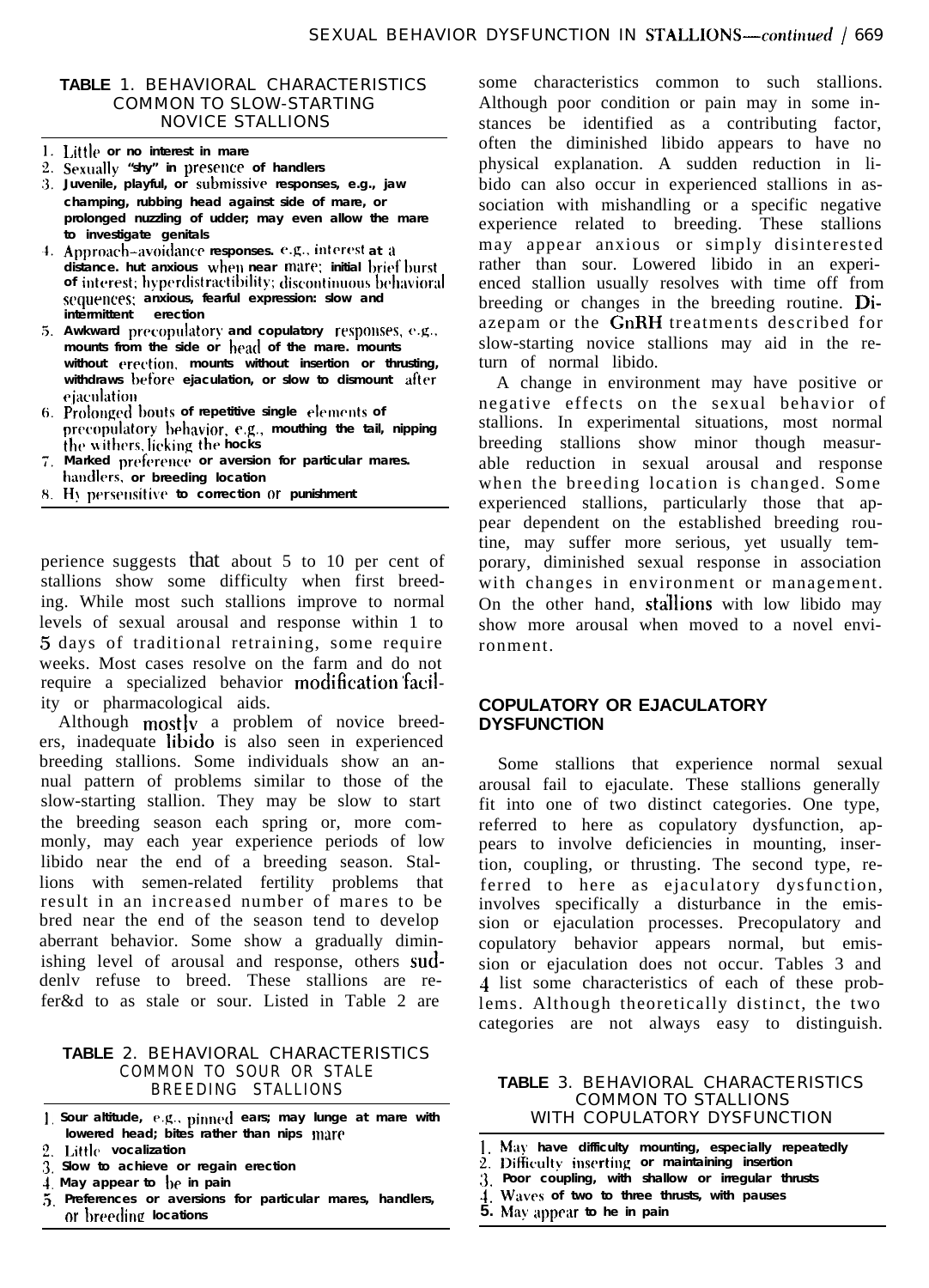### **TABLE 4. BEHAVIORAL CHARACTERISTICS ASSOCIATED WITH EJACULATORY DYSFUNCTION**

- **Typically no arousal problems, at least for initial period of dysfunction, e.g., readily achieves and maintains erection**
- **Readily and repeatedly mounts, inserts, and thrusts; will continue beyond the typical six to nine thrusts required for ejaculation**
- **Sometimes squeals and dismounts just as ejaculation appears imminent**
- **May exhibit signs of ejaculation with no semen; may produce copious amount of presperm fluid.**

After long periods of specific ejaculatory dysfunction, the stallion may become frustrated and fail to mount and thrust with normal vigor.

In most cases of copulatory dysfunction, a physical problem that would explain copulatory difficulty can be identified. Copulatory dysfunction in stallions has been seen in association with potentially painful limb and back problems, pleuritis, aortoiliac thrombosis, neurological deficits, painful testicular conditions, urethritis, and penile lesions. A fairly simple cause of copulatory dysfunction is abrasions on the medial aspect of the carpus incurred during mounting, particularly of a dummy mare. Factors related to an artificial vagina can also lead to reluctance to mount, couple, and thrust or to failure to ejaculate. Some stallions appear extremely finicky about the conditions of an artificial vagina, and slight changes in temperature or pressure result in inadequate coupling or thrusting, or failure to ejaculate. Finally, some stallions show this pattern following a negative experience during breeding. These stallions will mount, but thrust half-heartedly, and may fail to ejaculate.

Many stallions return to normal copulatory function with alleviation or accommodation of the physical problems or pain. Improvement is often remarkable with 10 days to 2 weeks of phenylbutazone treatment. Rearrangement of the breeding situation to reduce pain or stress on affected limbs, such as altering the height or angle of the mare or dummy, can be helpful. For most horses, thrusting can also be enhanced by applying warm compresses and manual stimulation to the base of the penis. Similarly, an artificial vagina with increased temperature and pressure often elicits better coupling and thrusting. Measures taken to increase arousal at the time of mounting can also improve copulatory function. Toward this end, we have found prolonged teasing before mounting and treatment with GnRH to be useful.

Treatment of specific ejaculatory failure in-

cludes a variety of neuromyotropic regimens aimed at enhancing smooth muscle contraction. The Klug regimen involves intramuscular injection of 0.01 mg per kg of L-norepinephrine 15 minutes before breeding, followed by 0.015 mg per kg of the  $\beta$ -adrenergic antagonist carazolol 10 minutes before breeding. We have found that a low oral dose of the dibenzazepine imipramine (100 to 600 mg twice a day in grain for minimun of 2 weeks) enhances ejaculatory function. In addition, xylazine, an  $\alpha$ -adrenergic agonist, can be used to induce ejaculation ex copula. A dose of 0.66 mg per kg IV can be given to a stallion standing quietly in the stall to induce ejaculation. We collect the semen in a plastic bag positioned over the prepuce by a girth strap.

Retrograde ejaculation (ejaculation into the bladder) is often suspected when there are visible signs of ejaculation but no **semen.** This condition, common in men, apparently has not been confirmed in the stallion.

# **UNRULY AND SAVAGE STALLIONS**

Another undesirable behavior in stallions is seemingly uncontrollably high libido. Specific problem behaviors include charging the mare, refusal to stand for washing or examination of the genitals, and wheeling and kicking out at the mare or handler. In our experience most cases result from inadequate or improperly applied discipline. We have recently shown experimentally that **almost** any stallion can develop unruly, dangerous breeding habits within 2 weeks of improper handling. Fortunately, most can be brought under control again with consistent, firm, judicious handling. We have found the most efficient behavior modification strategy for dangerously unruly stallions is to initially bring the horse under control using an expert stallionaire, and then provide training of the handlers with the horse on the home farm. There is little work on pharmacological aids for training unruly stallions.

In contrast to the more simple unruly behavior is the truly savage, aggressive behavior of some stallions. Often quite well-mannered and easy to handle most of the time, these stallions occasionally savage another horse or a handler. By contrast to unruly stallions, they remain refractory to normal retraining techniques. Specific behaviors include charging with bared teeth and lowered head, sometimes picking the handler up by the shoulder or waist, or attacking with forelimbs. Savage stallions, if kept, usually repeat such episodes. Some have been safely bred under bull stud conditions.